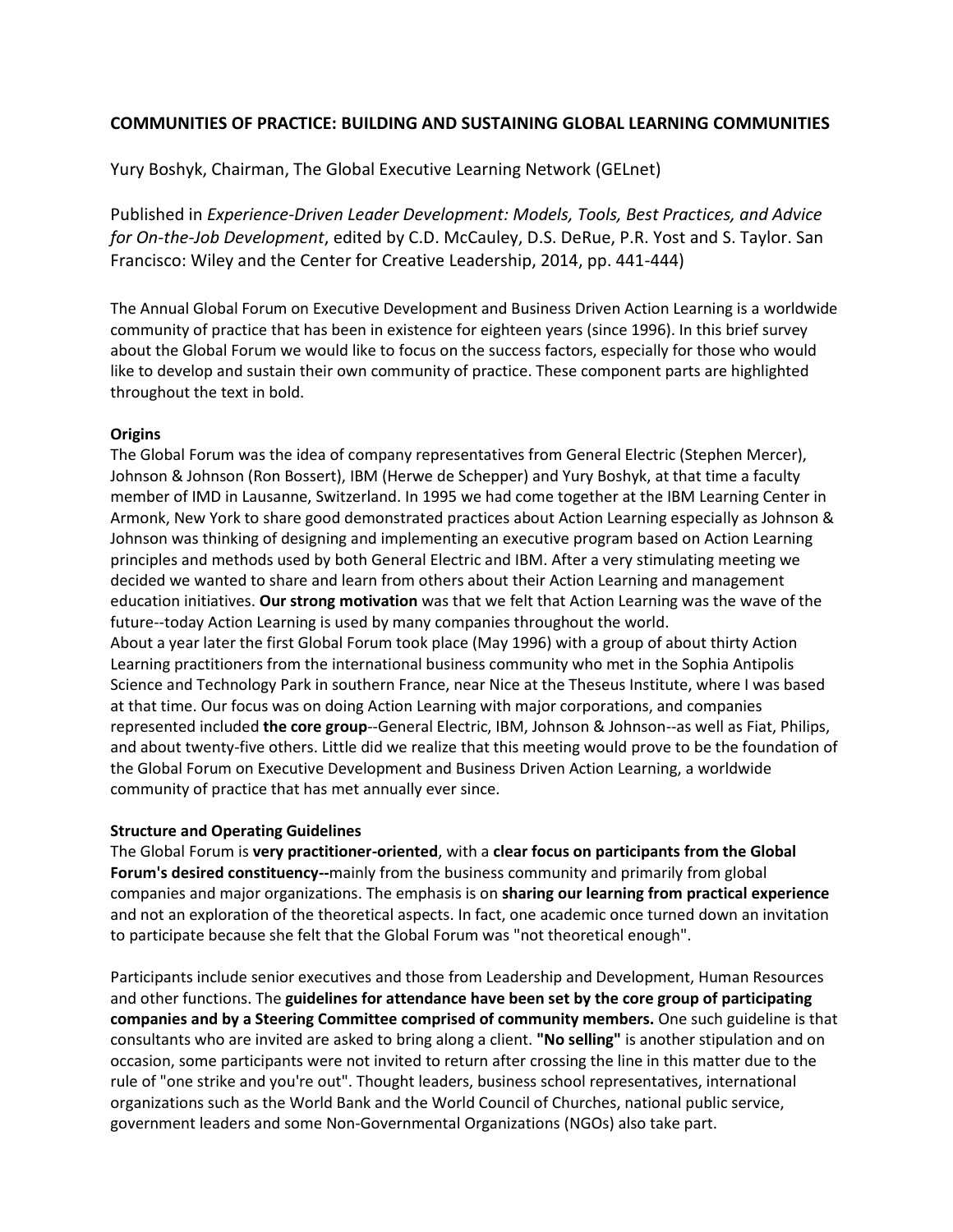We meet annually and **attendance is by-invitation-only with no media allowed, and with no more than one hundred participants**. This is deliberate in order to **ensure the right mix and composition of participants, genuine interaction, confidentiality, and a more open and intimate setting for discussions**. **Community members must be willing to learn and share.** The Global Forum is **not-forprofit**, meaning that all participants cover their own travel and accommodation and the meeting expenses are paid at cost by all, including the organizers.

To ensure its global character, **we meet yearly in a different continent than the previous year** thus also **engaging an ever wider community of practitioners**.

For the first nine years or so, companies from the community hosted the Global Forum at their leadership centers which were often situated outside the main business districts of cities. In time, however, Global Forums came to be organized in downtown venues in the downtown districts to facilitate the organization of so-called **"Outside-In" meetings and discussions with major local companies and leaders in the location**, which is an important part of the Global Forum.

**The organizing team for each Global Forum usually consists of the small core team and community members from the location.** This core team looks after all logistics regarding location selection and program details. The wider community members also contribute topics and themes they would like to see on the program through a Retrospectives exercise, introduced to the Global Forum by Intel, at the end of each annual meeting that formulates suggestions for topics to be covered at the next Global Forum.

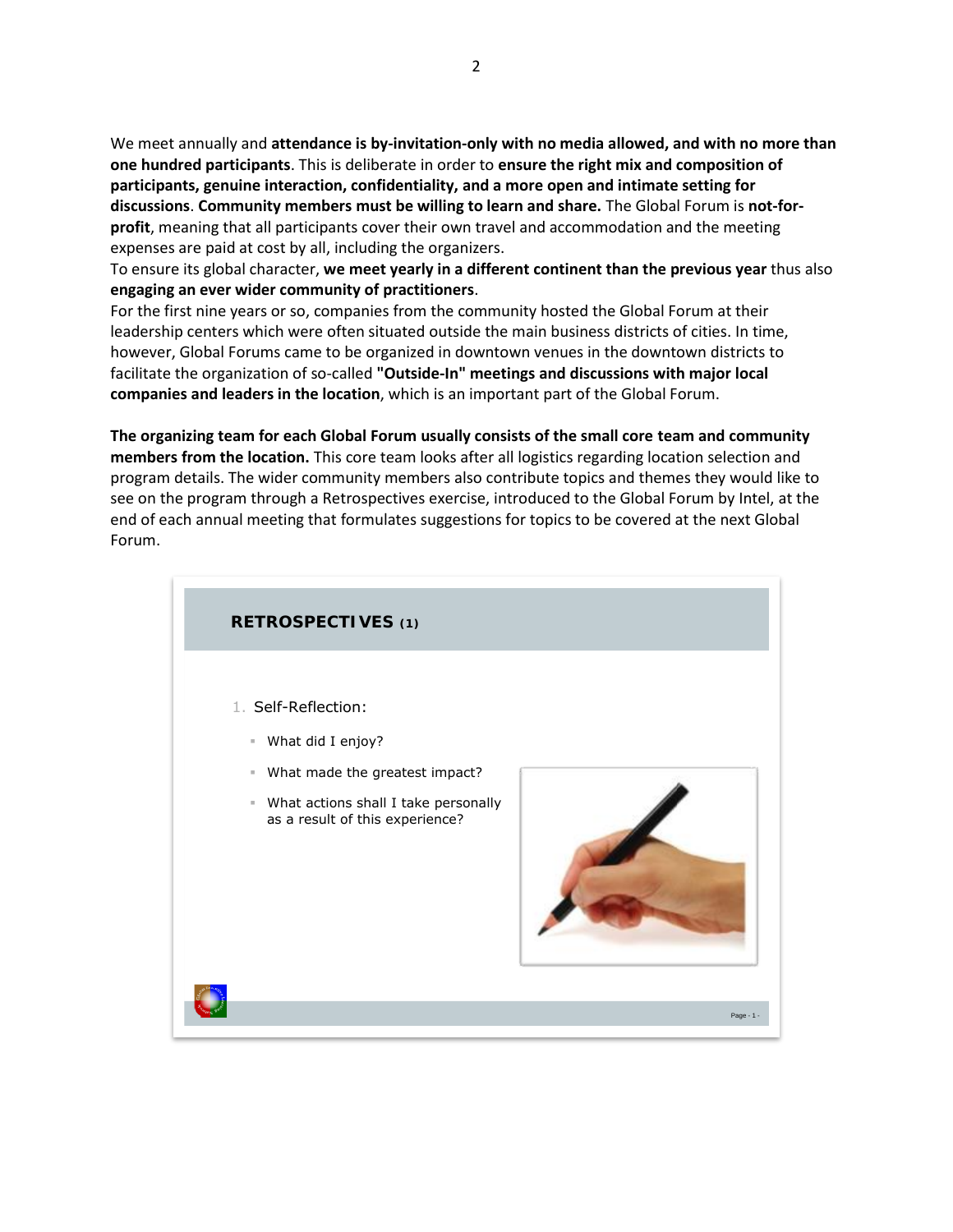

#### **Content and Format**

Over the years the fundamental content has evolved from (1) "show and tell" presentations on "what your company or organization is doing, why it is doing these things, your lessons learned from these experiences and next steps" to (2) much more interactive and PowerPoint-free discussions on dilemmas and issues that are being tackled by attending organizations. Today, there are far fewer plenary sessions than in the past.

There is also a general guideline that "the first time you participate, the next time you present" thus **ensuring active sharing by all community members**.

**The format lends itself to interactive discussions and is varied to cater to all learning styles**. A predominant format is what is referred to as the "Galleria Walk" and can be best be described as follows: There are usually three presenters per session over a period of two hours in a large room. Each presenter is in a different part of the room with a table, some chairs and a flip chart. No computers or projected slides are allowed but slides are sent in advance and can be uploaded by participants for study before the Global Forum. In each session, presenters will see three different groups of participants, and will spend roughly 35 minutes per group, followed by a 15 minute wrap up in plenary on what was discussed and what each presenter learned in their discussions. It is not unusual for there to be about twenty sessions with about 65 presenters over the course of the four-day Global Forum meeting.

The content of the Global Forum is related either to what organizations and businesses are doing in the field of executive development and leadership, and/or to Business Driven Action Learning initiatives. As many are aware, the house of Action Learning has many doors and the Global Forum has always had, and continues to have, participants representing the many varied approaches to Action Learning. **The content is therefore diverse but inclusive.**